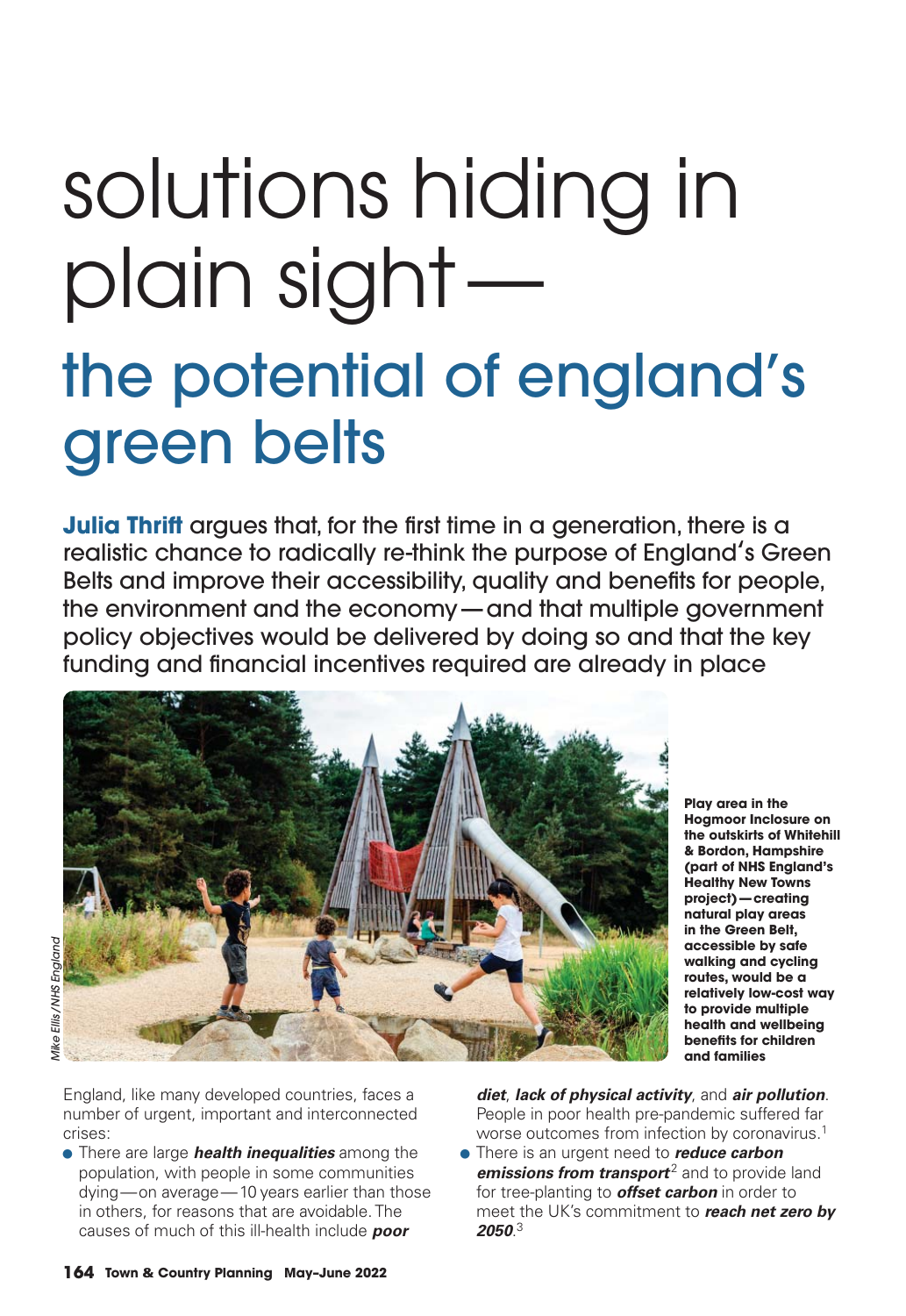- There is an urgent need to green our towns and cities to *reduce the effects of climate change*, such as overheating and flash-flooding, $3$  and to *help clean polluted air*.
- There is a reliance on a *fragile global food system* that produces cheap, unhealthy processed food; and there are a growing number of families (many in work) who *rely on food banks* and cannot afford the fresh vegetables and fruit that are vital for a healthy diet.<sup>4</sup>
- Without properly directed investment in helping people to stay healthy, the cost of treating them when they become ill will *make the NHS*  unaffordable.<sup>5</sup>
- There is a *rapid decline in biodiversity* that is now recognised by economists and the government as an existential risk to both the economy and human health.<sup>6</sup>

 Unlike many of the countries that face these multiple, interconnected problems, England has an important asset that could, potentially, contribute part of the solution — namely the Green Belt, more than 1.6 million hectares<sup>7</sup> of land surrounding the 16 cities and towns and other urban areas that house the majority of the population.

## **Myths and reality**

Before considering how the Green Belt could provide practical solutions to the problems outlined above, it is important to be clear about exactly what the Green Belt is — and is not.

 For many people the phrase 'the Green Belt' suggests images of what William Blake memorably described as 'England's green and pleasant land' a vague but emotive impression of the best of the nation's countryside.<sup>8</sup> This emotional resonance is amplified by the fact that many people's experience of the Green Belt is little more than a blur seen through a car or train window as they speed away from a town or city.<sup>9</sup>

 As a consequence of being both vague and emotionally powerful, the Green Belt has become politically charged. Suggestions that it could or should be changed can be perceived as a threat to its existence — often resulting in vocal opposition, with the result that politicians avoid mentioning it other than to say they support it. Ironically, this intense popular support for a romanticised Green Belt prevents discussion about how the purpose and quality of the real Green Belt could be improved.

 The romantic notion of the Green Belt is at odds with the facts in many ways. 'Green Belt' is a simply a planning designation — in essence, just lines on a map, delineating areas within which development is restricted. Although new development is restricted in Green Belt areas, the designation 'Green Belt' signifies nothing about the quality or beauty of the land that is protected: it is protected simply because of its location on the edge of an urban area.

 On its own terms Green Belt policy has been a great success: it has prevented low-density development on the outskirts of urban areas spreading until towns and cities merge into each other. However, although Green Belts have prevented urban sprawl, much of the quality of Green Belt land is poor, according to a range of different measures.<sup>10</sup> The urban public is often unaware of the exact location of Green Belt land, and it is often not easy for them to access it (dual carriage ways tend to take people *through* the Green Belt, not *to* the Green Belt). It is not necessarily very biodiverse especially the surprisingly large areas taken up by golf courses, which rely on pesticides to keep their greens' so perfectly green,<sup>11</sup> or farming,<sup>12</sup> which, according to the State of Nature Partnership's *State of Nature 2019* report, is one of the drivers reducing biodiversity.13 Green Belts are not necessarily deliberately planted or managed to maximise 'ecosystem services' — in other words the sort of 'public goods' that well designed green spaces and waterways can deliver, such as cooling and cleaning the air, purifying water, or carbon sequestration. England's Green Belts could be so much better.

## **Why does the Green Belt exist?**

The principle of 'always preserving a belt of country round our cities' was proposed in 1898 by Ebenezer Howard,<sup>14</sup> originator of the Garden City model of development and founder of the Garden City Association, which later became the TCPA. Howard's radical idea was to deliberately plan and create Garden Cities that, among other things, were surrounded by farms to supply food for their residents. He recognised that as a Garden City grew and prospered there would be increasing pressure to build on the surrounding farm land. His solution was bold: once a city had reached its optimum size (his suggestion was 32,000 people), it should stop growing. The need for more homes would be met by building another Garden City, connected to the first via a railway, but entirely separate in its location, population, and governance.

 After the Second World War elements of these ideas were, in effect, embedded in national planning policy. The 1947 Town and Country Planning Act allowed councils to control urban sprawl into the countryside, and in 1955 councils with areas that did not already have Green Belts were encouraged to designate them.<sup>15</sup> Despite numerous changes to planning policy over the last 70 years, Green Belt policy has remained.

 What is often forgotten, however, is that both parts of Howard's radical idea influenced national policy and legislation. The 1946 New Towns Act gave the government the power to buy land at agricultural prices and to build New Towns — which it did.16 Howard's two-part idea, applied (although imperfectly) to a wide range of urban areas, worked: the Green Belt prevented sprawl while the New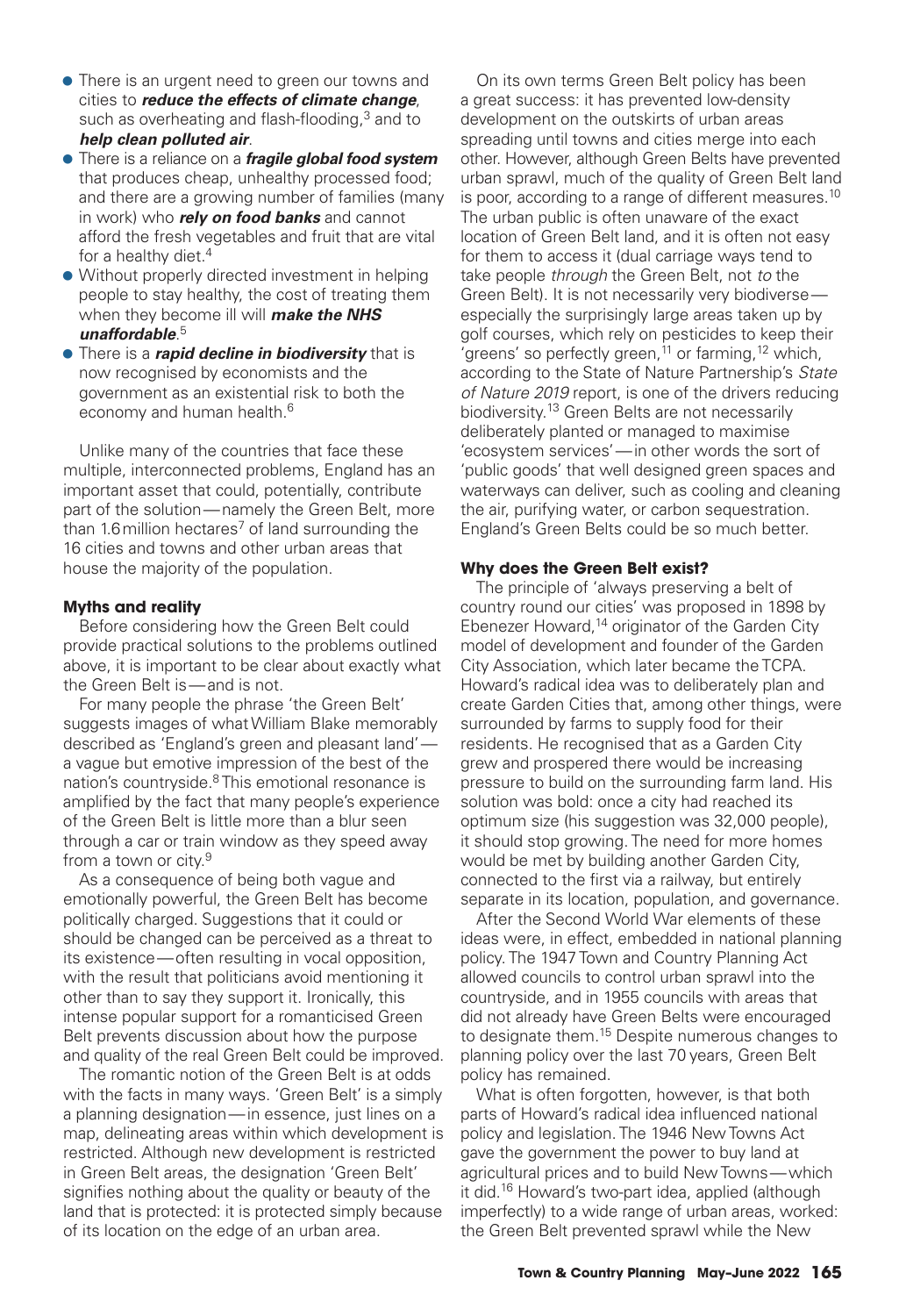Towns prevented a shortage of homes. However, when the government stopped building New Towns, and for a set of complex political, economic and demographic reasons house prices started their decades-long rise, pressure to build on the Green Belt increased. Today, many commentators argue that building on the Green Belt is an obvious solution to the housing crisis.<sup>17</sup>

## **Shouldn't we build homes on the Green Belt?**

As the TCPA has argued, $18$  evidence suggests that there are many reasons why creating whole new towns can often be a more successful approach than simply adding housing estates to the edges of existing urban areas.

 In recent years much work has been undertaken on the economic value of having green spaces close to urban areas. The work of the Natural Capital Committee, an independent committee of economists established to advise HM Treasury about economics and the environment, demonstrated that green spaces close to where people live are vital from an economic perspective, because of the multiple benefits to health and climate change resilience that they bring. As the leading economist and former Chair of the Natural Capital Committee, Sir Dieter Helm,19 put it:

*'[Many] people think the economics all point towards building on the Green Belt and using it for housing and other developments, whereas environmentalists are against economic development [ ... ] — as if there is some kind of a dichotomy between economics and the environment. This is utter nonsense. The core argument for the Green Belt is economic.'*

 Consequently, while it is clear that England needs to build many more good-quality and affordable homes, from an economic point of view, and from the point of view of creating high-quality sustainable communities, the Green Belt is not the right place in which to build them.

 The powerful work by the economists on the Natural Capital Committee directly informed the government's 25 Year Environment Plan,<sup>20</sup> which was adopted in 2018 and is now being implemented. Chapter 3 of the plan, 'Connecting people with the environment to improve health and wellbeing', sets out the strong evidence that access to green spaces supports good health, and notes that 'In the most deprived areas of England, people tend to have the poorest health and significantly less green space than wealthier areas'. It goes on to say that 'Our aim is for more people, from all backgrounds, to engage with and spend time in green and blue spaces in their everyday lives.' However, Green Belt policy is stuck in the 1950s, with no mention of the benefits of trees and green spaces to people's health and wellbeing, and consequently to the economy.

## **What is the Green Belt for?**

Current planning policy says that the Green Belt serves five purposes:

- *'a) to check the unrestricted sprawl of large built-up areas;*
- *b) to prevent neighbouring towns merging into one another;*
- *c) to assist in safeguarding the countryside from encroachment;*
- *d) to preserve the setting and special character of historic towns; and*
- *e) to assist in urban regeneration, by encouraging the recycling of derelict land and other urban land.'*<sup>21</sup>

 Given that there is now robust evidence of the public health benefits of green space situated close to the places where people live, $22$  and an urgent need to offset carbon and reduce the impact of climate change on urban areas, it is clear that this limited rationale for the Green Belt is hopelessly out of date.

## **A vision for 21st-century Green Belts**

The Green Belts around England's urban areas have the potential to:

- help to improve people's physical and mental health and wellbeing, reducing pressure on the NHS;
- improve air quality;
- provide educational opportunities for local schools, for example through forest schools and outdoor learning;
- capture carbon by providing land for tree planting;
- reduce the risk of urban areas overheating in hotter summers;
- $\bullet$  absorb rainwater to prevent the risk of flooding in nearby urban areas;
- create spaces rich in biodiversity;
- create jobs in market gardening, timber production, and leisure activities (bike hire, cafés, etc.);
- $\bullet$  support the economy by providing affordable fruit and vegetables to the local town or city.

All this could be achieved by:

- creating safe, attractive, tree-lined walking and cycling routes from urban centres to the Green Belts that surround them, and creating circular routes around towns and cities through their Green Belts for walking, cycling, commuting and activities such as mountain-biking, orienteering, etc., thus providing accessible, affordable healthy leisure opportunities;
- using appropriate Green Belt land for planting trees for woodland or planting trees for timber, and planting hedgerows and creating sustainable water management systems; and
- re-purposing arable land from cereals to market gardening, creating jobs and food to supply local schools, hospitals, prisons, and urban markets.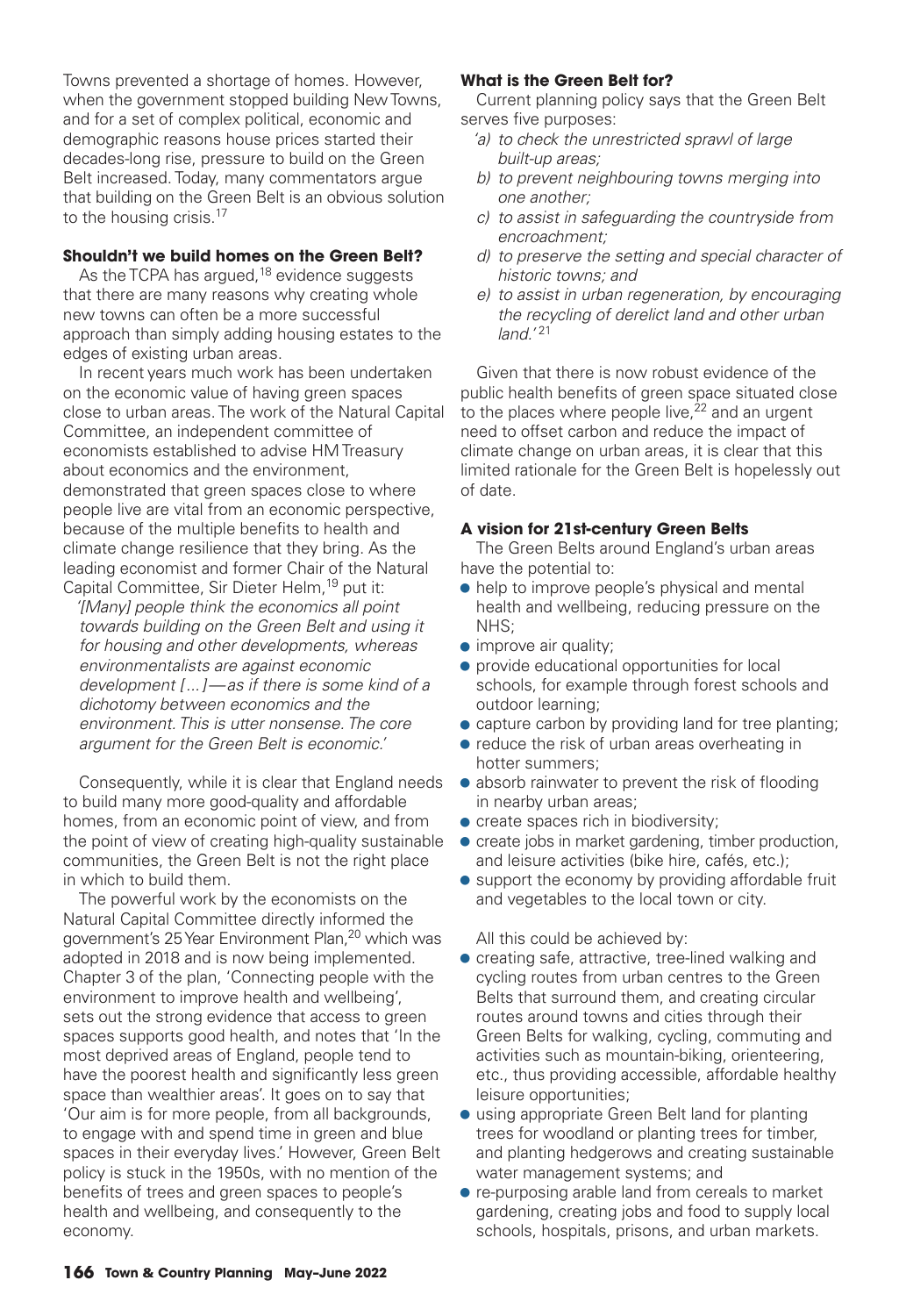

Community gardens can provide opportunities for friendships to flourish as well as providing skills, training and affordable healthy food—small sites such the garden at Ebbsfleet Garden City, Kent (part of NHS England's Healthy **New Towns project) could complement larger urban farms in the Green Belt**

 None of these ideas are new: all are already being discussed, recommended and even, to some extent, put into practice in England. They are very much in line with, and would help to deliver, the most recent England-wide policies in agriculture, environment, biodiversity, transport, and public health. They would help to deliver the health and wellbeing 'missions' that government has committed to achieving as part of the 'levelling up' agenda. They are also being implemented very successfully in a number of places around the world, as the examples set out in Boxes 1–3 on pages 168-70 illustrate.

## **How could accessible, productive and healthy Green Belts be achieved?**

As a result of the principles underlying the English planning system, the Green Belt is created collectively (through national and local planning policies), even though much of the land itself is privately owned. Consequently, the changes that might be required to implement the ideas set out above will involve changes to national and local planning policies, plus incentives that make it worthwhile for the multiple private landowners to do things differently.

 In fact, most of the policy and *all of the funding* is already in place: what is required is updated national policy and political leadership to focus existing funding streams in order to deliver the necessary transformation of the Green Belt.<sup>23</sup> Government action will also be required to ensure that tenant farmers are not excluded from funding because of their tenancy contracts; and to ensure

that the considerable amount of public and private money now available for rural areas actually achieves the natural capital objectives for which it is intended.<sup>24</sup>

 What might these shifts in policy and a new focus for existing funding streams look like?

## **Policy changes and funding incentives**

## *Planning (Department for Levelling Up, Housing and Communities)*

 The Levelling Up and Regeneration Bill, currently going through Parliament, makes it clear that the government will continue to protect the Green Belt. An explanatory document published alongside the Bill states that 'Existing Green Belt protections will remain and we will pursue options to make the Green Belt *even greener*' [*emphasis added* ]. This suggests a window of opportunity to update the five purposes of the Green Belt set out in national planning policy to align with the government's 25 Year Environment Plan, its commitment to meet net zero by 2050, its Transport Decarbonisation Strategy, and its commitment to reducing health inequalities.

 When the National Planning Policy Framework is updated — and an update is expected within the next 12 months — it should make it clear that active travel networks to, and around, urban areas should be encouraged, and that small-scale development to support local food-growing (for example small distribution centres) and leisure (cycle hire, cafés, and natural play areas) should be supported.

 The Local Nature Recovery Strategies that are being introduced across the whole of England<sup>25</sup> as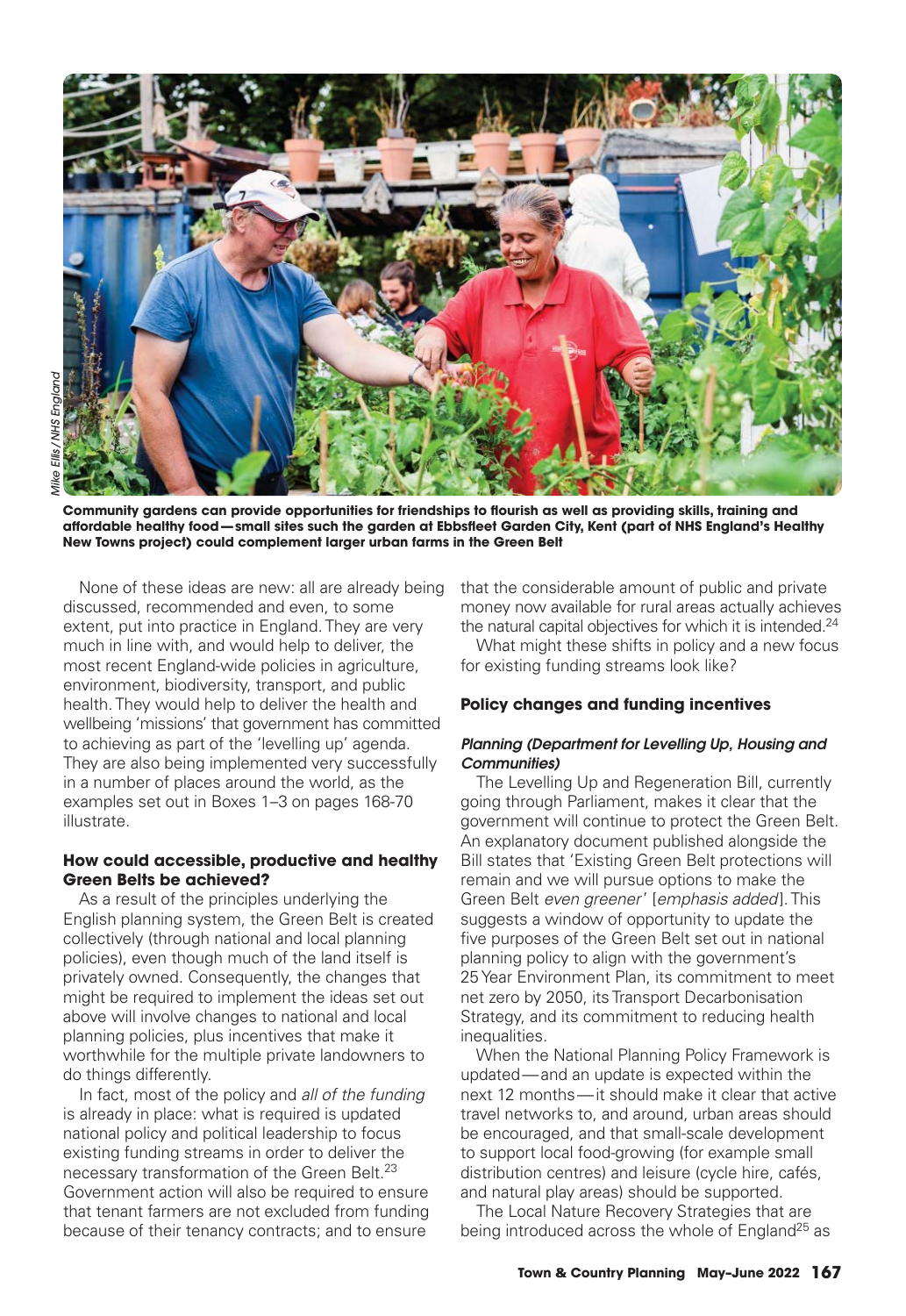## **Box 1 Example — creating walking and cycling 'ringways' around towns and cities**

**What?** Create networks of high-quality walking and cycling routes from city centres, through the suburbs and into the Green Belt, and provide routes around cities, through the Green Belt, to join up the radial routes.

**Why?** Helping people to become more active is one of the most effective ways to support good physical and mental health. The government's new cycling and walking strategy states that: *'Increasing cycling and walking can help tackle some of the most challenging issues we face as a society – improving air quality, combatting climate change, improving health and wellbeing, addressing inequalities, and tackling congestion on our roads.'* ª

**How?** The infrastructure (high-quality footpaths and segregated cycle routes) could be delivered as part of the government's  $E2$  billion commitment to cycling and walking.<sup>b</sup> As an outcome of the Agriculture Act 2020, farmers can be paid for 'public goods', including 'supporting public access to and enjoyment of the countryside, farmland or woodland'.<sup>c</sup> The tasks of maintaining, publicising and activating the ring-routes could be managed by local charities, funded from a range of sources, including active travel budgets, public health funds, fundraising events, cycle hire and other activities, cafés, etc.

**Where has it been done?** The Atlanta Beltline, Atlanta, USA—a partially completed 22 mile ring of tracks, trails and parks around the city. It grew out of grass-roots action and has already resulted in 30,000 jobs, 1,300 acres of new green space, 46 miles of improved streetscapes, and \$10 billion of



economic development. It has created links between better- and worse-off neighbourhoods, and keeps space undeveloped to enable future provision of transit systems and infrastructure (safeguarding space for cables, pipes, etc). It is managed by a not-for-profit organisation.

**Is there anything like this in England?** The London Loop is a ring of 150 miles of footpaths around the capital, launched in 2001 by the London Walking Forum. Volunteers from The Ramblers help with maintenance. If it was significantly upgraded and publicised, and linked to the city centre and suburbs via high-quality walking and cycling routes, could it provide the starting point for a 'beltway' for London? In Oxford the Green Belt Way is a 50 mile circular walk through the Green Belt, devised by CPRE Oxfordshire.

- a *Gear Change: A Bold Vision for Cycling and Walking*. Policy Paper. Department for Transport, Jul. 2020. www.gov.uk/government/publications/cycling-and-walking-plan-for-england
- b '£175 million more for cycling and walking as research shows public support'. News Story. Department for Transport, 13 Nov. 2020.
- www.gov.uk/government/news/175-million-more-for-cycling-and-walking-as-research-shows-public-support c S Coe and J Finlay: *The Agriculture Act 2020*. Briefing Paper CBP 8702. House of Commons Library, Dec. 2020. https://commonslibrary.parliament.uk/research-briefings/cbp-8702/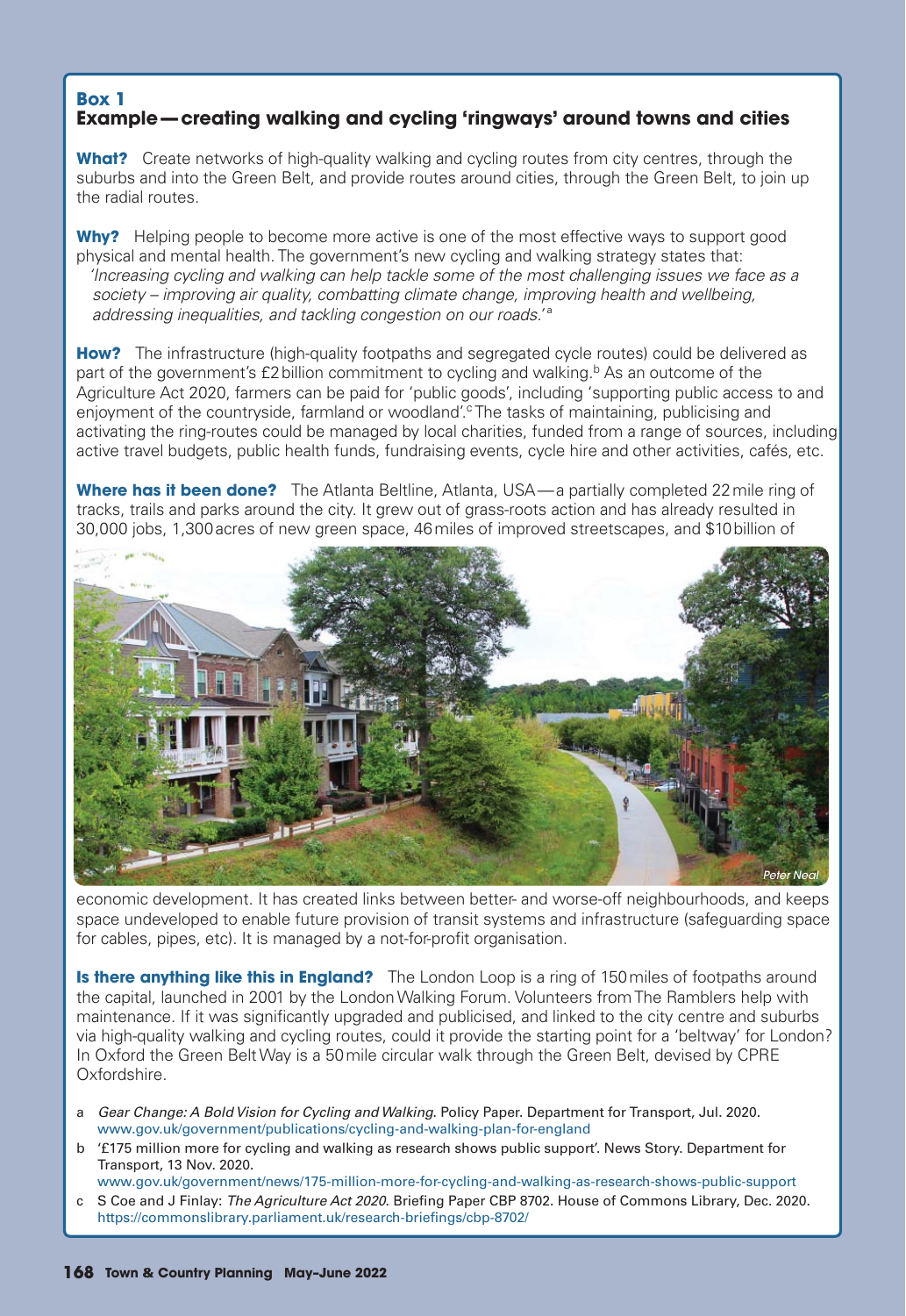# **Box 2 Example — planting a forest around each town and city**

**What?** Surround towns and cities with woodlands by planting trees. This would have three purposes: to grow mature woodlands that will capture carbon, support biodiversity and also provide places for healthy leisure, play, and outdoor education; to create horticultural nurseries to provide young trees for planting in urban areas, while improving skills and creating jobs that can be easily accessed from the nearby town or city; and to grow timber for future use in sustainable construction, providing local jobs.

**Why?** The government's 25 Year Environment Plan sets out the health and economic benefits of planting trees, especially in locations close to where people live:

*'Having more trees in and around our towns and cities, close to where people live and work, brings people closer to nature and improves air quality, with consequent positive health impacts ... Green infrastructure brings wider benefits, including sequestering carbon, absorbing noise, cleansing pollutants, absorbing surface water, and reducing high temperatures.'* <sup>a</sup>

In addition, by creating horticultural nurseries close to urban areas it will be possible to grow trees for local planting while creating jobs. Until now, many of the UK's trees for planting have been imported from EU countries. Post-Brexit, this is difficult for reasons of biosecurity and customs, just at a time when demand for trees is increasing. A report for the horticulture industry has indicated that the number of jobs provided by the industry in the UK could grow from 674,200 in 2019 to 763,400 by 2030 if the country's green spaces are protected and enhanced and the industry is supported to meet its potential.<sup>b</sup>

**How?** Natural England has recently published freely accessible online maps of green infrastructure for the whole of the country, which identify the location, type and accessibility of green spaces, and can be easily cross-referenced with health and social data.<sup>c</sup> This could help to identify suitable land for tree planting in Green Belt areas. The Agriculture Act 2020 enables farmers to be paid for providing 'public goods', including 'managing land or water in a way that protects or improves the environment', which explicitly includes tree planting. Funding for planting trees is available from businesses that want to pay for tree planting as part of their carbon offsetting projects. One of the biggest challenges for such projects is finding land on which to plant the trees.

**Where has it been done?** Tirana Orbital Forest, Tirana, Albania—as part of wider environmental improvements to address the city's rapid growth and loss of green spaces, schoolchildren in Tirana are



being encouraged to plant 'birthday trees', to create an orbital forest of 2 million trees. The project caught people's imaginations and resulted in large numbers of people donating trees, planting trees, and watching the number of planted trees increasing through a website.

**Is there anything like this in England?** England has several 'community forests', many of which are close to urban areas. Cambridge City Council provides 'free trees for babies'. Enfield Council is working to restore Enfield Chase by planting 200 hectares of trees (of which 60 hectares have already been planted<sup>d</sup>), as part of the London Urban Forest Plan, which has a goal to plant more trees in the capital's Green Belt.

- a *A Green Future: Our 25 Year Plan to Improve the Environment*. Policy Paper. HM Government, Jan. 2018. www.gov.uk/government/publications/25-year-environment-plan
- b *Growing a Green Economy: The Importance of Ornamental Horticulture and Landscaping to the UK*. Oxford Economics / Foresight Factory, for the Ornamental Horticulture Roundtable Group, Sept. 2021. www.rhs.org.uk/science/pdf/industry-growth-report-ohrg.pdf
- c See Natural England's 'Introduction to the Green Infrastructure Framework principles and standards for England' webpage, at https://designatedsites.naturalengland.org.uk/GreenInfrastructure/Home.aspx
- d A short video on the Enfield Chase Woodland Creation project is available at https://youtu.be/6lrA5PHZLJI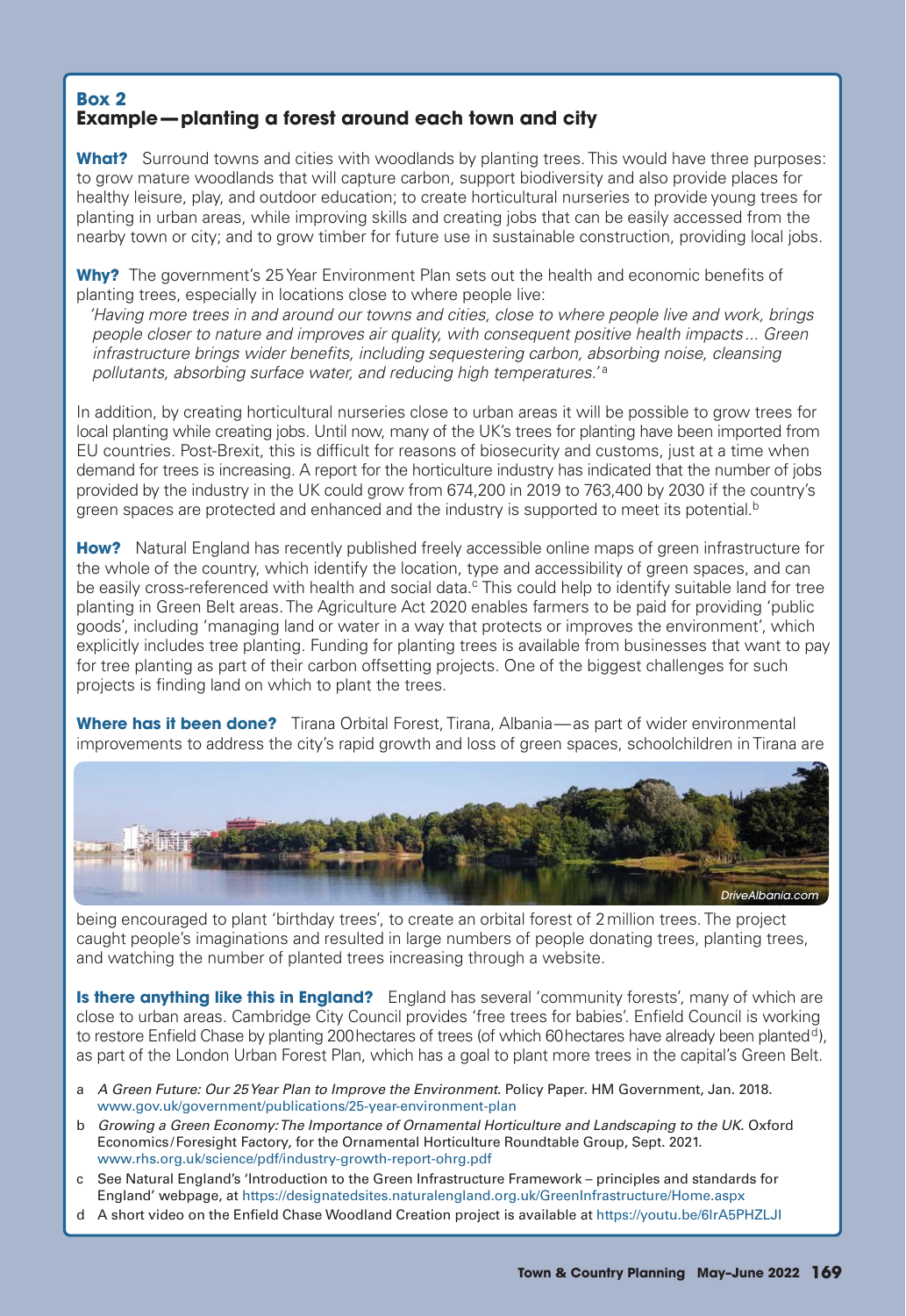## **Box 3 Example — growing to supply urban centres with affordable healthy local food**

**What?** Use Green Belt land for growing fruit and vegetables, and for small-scale distribution hubs, to provide affordable, locally produced and healthy food for urban populations, along with encouraging local enterprise, creating jobs, and strengthening communities.

**Why?** The National Food Strategy, an independent report commissioned by the government, sets out very clearly how dysfunctional our food system has become. Many people cannot afford to eat healthy food and rely on cheap, poor-quality, highly processed food which makes them ill. The strategy states: *'The cost of bad diet is astronomical, both in terms of human misery and actual money. The government spends an estimated £18 billion — 8% of all government healthcare expenditure — on conditions related to high BMI [body mass index] every year. (This is before you account for dietrelated disease not related to weight).'* ª

Around the world there is increasing recognition that the global food industry is making people ill—yet dismantling this huge, complex, well funded system is extremely difficult. However, at a local level, a large number of projects are successful at helping people to grow local, healthy food, while simultaneously strengthening communities and stimulating enterprise.

**How?** A report by Sustain,<sup>b</sup> the alliance for better food and farming, sets out the benefits of local food systems and a series of recommendations for supporting them — including using public investment such as the UK Shared Prosperity Fund to provide strategic support for local food systems, and to help attract private and community investment. Sustain recommends that every local authority area should have a 'food partnership',<sup>c</sup> and that councils and other public-sector organisations should prioritise buying food produced locally by small suppliers—in a 'food version of the Preston model'.<sup>d</sup>

**Where has it been done?** Sustainable Food Production for a Resilient Rosario, Rosario, Argentina — Rosario, the thirdlargest city in Argentina, won the 2021 World Resources Institute's \$250,000 Prize for Cities, after it responded to a desperate economic crisis, coupled with the effects of climate change, by adopting a strategy to encourage farmers around the city to stop growing soybeans for export and start growing food for Rosario's communities. In addition, public land within the city was made available to local people — along with seeds and tools — to enable them to grow their own food.



**Is there anything like this in England?** Throughout England, local urban and peri-urban food-growing initiatives are flourishing, at different scales — providing multiple benefits, including affordable healthy food, stronger community connections, skills, jobs, and a boost to local economies. In Oldham, Greater Manchester, Northern Roots is a 160 acre urban farm and eco-park that grows edible and ornamental crops as part of a sustainable business model devised with support from the University of Salforde and informed by research into similar initiatives worldwide.

- a *National Food Strategy Independent Review*. 2021, p.25. www.nationalfoodstrategy.org
- b *The Case for Local Food: Building Better Local Food Systems to Benefit Society and Nature*. Sustain, Jul. 2021. www.sustainweb.org/publications/the-case-for-local-food/
- c Sustainable Food Places' SFP Food Partnership and Strategy Toolkit is available at www.sustainablefoodplaces.org
- d See Preston City Council's 'What is Preston model?' webpage, at www.preston.gov.uk/article/1339/What-is-Preston-Model
- e See Northern Roots' 'Northern Roots Urban Farm; creating a sustainable business model' webpage, at https://northern-roots.uk/northern-roots-urban-farm-creating-a-sustainable-business-model/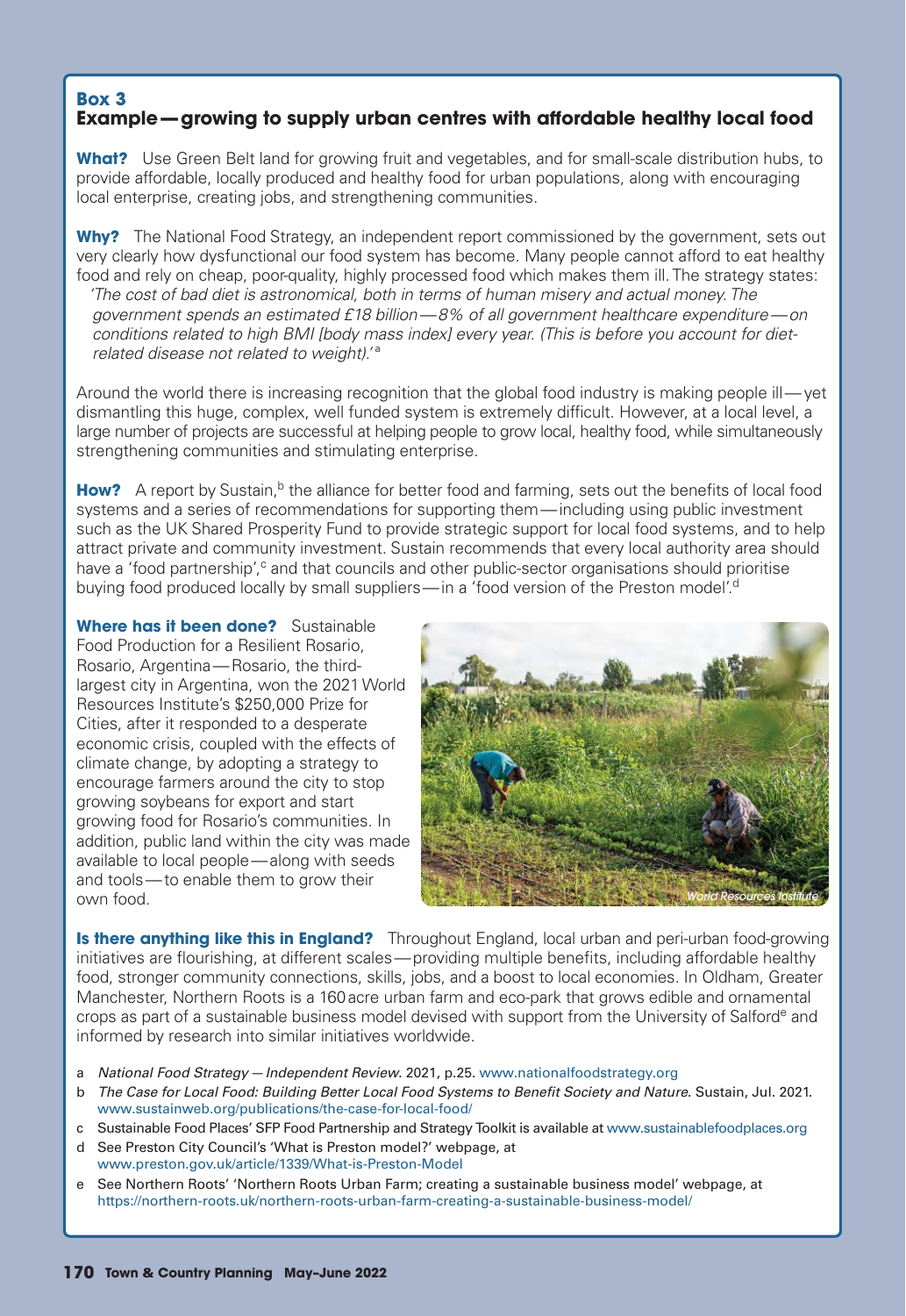

**The Italian city of Milan plans to create a network of circular cycle routes crossed by radial routes into the countryside by 2035 — if England's towns and cities did this, their Green Belts would become easily accessible, off ering huge potential for aff ordable exercise and employment opportunities for their populations**

a result of the Environment Act 2021, and soon to be referenced in planning policy, will be evidence based, locally led and delivered by partnerships of public, private, and third-sector organisations — ideal for taking forward this idea.

## *Transport (Department for Transport)*

The Department for Transport (DfT) now recognises the influence that transport has on public health, and in 2020 promised to invest £2 billion<sup>26</sup> to improve walking, cycling and public transport infrastructure. Although welcome, this investment is modest compared with the £24 billion<sup>27</sup> promised for investment in roads. The DfT's roads funding can be used to provide active travel infrastructure, and the DfT could encourage spending on good-quality walking and cycling routes to and around Green Belts. This would help to deliver the government's ambitious Transport Decarbonisation Strategy. At a local level, policies to promote active travel routes to, and around, Green Belts could be introduced through Local Transport Plans. The £4.8 billion Levelling Up Fund<sup>28</sup> can also be spent on improving active travel infrastructure. The DfT has recently set up Active Travel England,<sup>29</sup> an inspectorate and funding body chaired by the cyclist Chris Boardmanideally placed to champion and fund active travel networks to, and around, Green Belts.

## *Agriculture (Department for Environment, Food and Rural Aff airs)*

The UK's exit from the EU and the Common Agricultural Policy provided an opportunity to create a new agriculture policy from scratch, including reorganising the way that the £3.5 billion in annual subsidies to farmers in the UK are allocated.<sup>30</sup> This was achieved through the Agriculture Act 2020. Consequently, farmers will be paid for providing 'public goods' through the system of environmental land management schemes (the Sustainable Farming Incentive, Local Nature Recovery, and

Landscape Recovery).<sup>31</sup> This could be used to incentivise Green Belt farmers to improve their land for public access, recreation, tree planting, and conservation, all of which are included in the definition of 'public goods' in the Act. Local Nature Recovery Strategies will be introduced as a result of the Environment Act 2021. There are currently numerous government grants available for tree planting and other green infrastructure projects and more on the way.32

## *Public health (Department of Health and Social Care)*

Much of the work that Public Health England did to encourage the creation of healthy places has been transferred to a new unit within the Department of Health and Social Care-the Office for Health Improvement and Disparities (OHID). Based on the clear evidence of the health benefits of active travel and better diets, OHID is ideally placed to support relevant government departments and agencies in collaborating to amend policies, focus funding, and motivate local planning authorities to put Green Belt ideas into practice. This could be done through the cross-departmental Health Promotion Taskforce, established to 'drive a cross-government effort to improve the nation's health, supporting economic recovery and levelling up' and chaired by the Secretary of State for Health and Social Care.<sup>33</sup>

## *Councils*

Post-pandemic, and with the cost of living increases disproportionately affecting poorer households, councils are acutely aware of the health inequalities in their areas. Many are prioritising a reduction of health inequalities, either as a corporate priority or by including it as an objective in their Local Plans. In line with national planning and transport policies, new Local Plans should prioritise walking and cycling, creating an opportunity to promote routes to, and around, Green Belts. Local planning authorities usually district or unitary councils — will also lead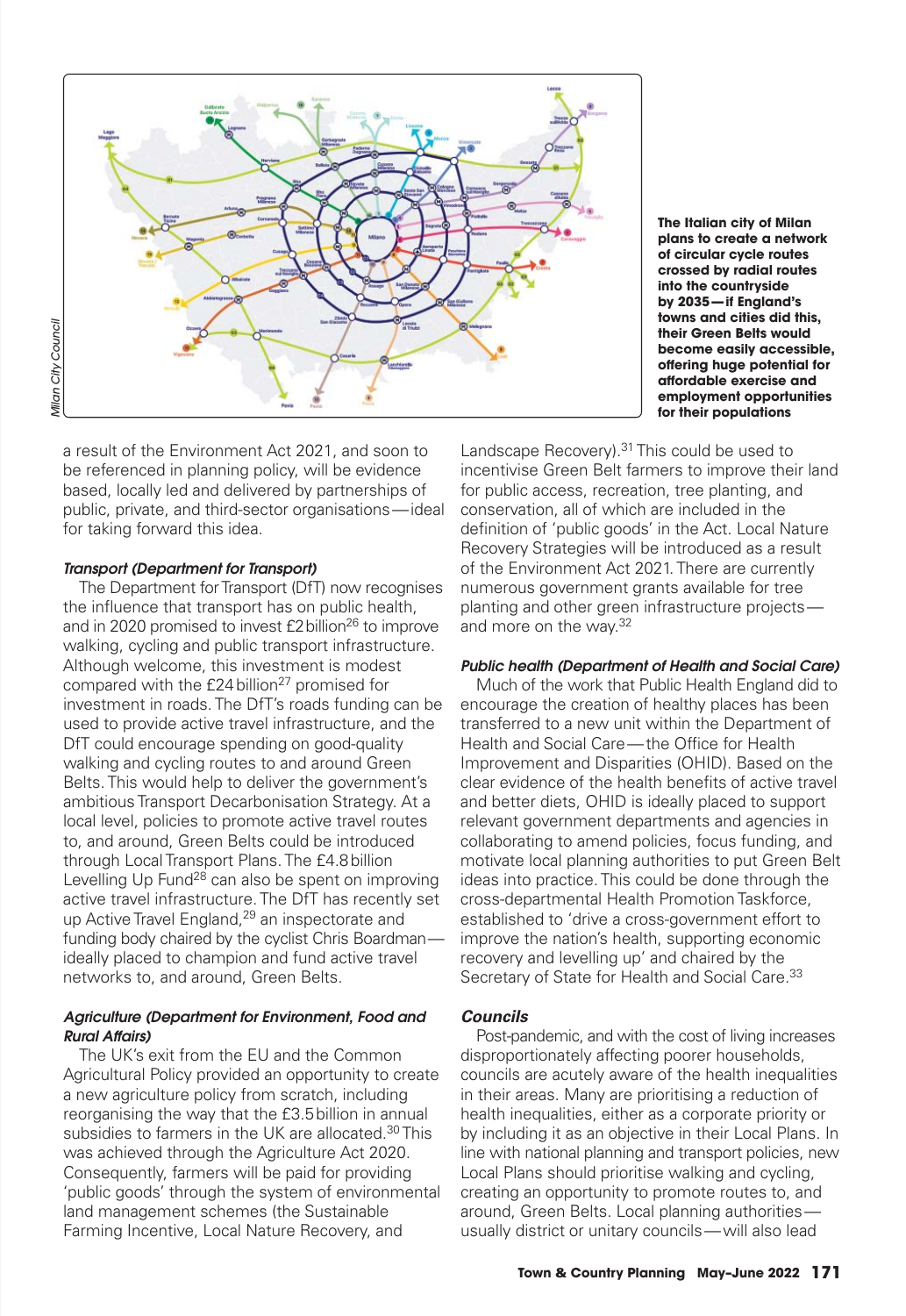the new Nature Recovery Strategies in their areas, providing an opportunity to bring together privatesector landowners and third-sector charities to help implement this idea. Finally, as major local budgetholders and employers, councils have the power to support local food-growing by creating locally focused purchasing policies and supporting or setting up a local food partnership.34

## **What might stop this happening?**

The lines on a map that set out the boundaries of a Green Belt are intended to be fixed and unchangeable. However, Green Belt boundaries can be changed in 'exceptional circumstances', <sup>35</sup> which usually means that a council is required by government targets to build a large number of new homes and has nowhere else to put them and so takes some land out of the Green Belt. Consequently, land speculators and developers buy options on Green Belt land in case it becomes available for development in the future.

 If a council moves the boundaries of its Green Belt so that land that was protected becomes available for development, its value increases by an extraordinary amount. For instance, in 2015 agricultural land outside London was worth around £21,000 per hectare, but with planning permission for housing was worth £2.1 million — a hundredfold increase.<sup>36</sup> This increase in value is created by the state (through the planning process), but the benefit overwhelmingly goes to the landowner.

 For housebuilders, the ideal land to build on is an open field. This is usually the easiest, and hence the most profitable, type of land to develop. Consequently, many developers are likely to oppose enhancements to the Green Belt land which they hope to develop in future.

#### **Why now?**

Reforming Green Belt policy has been a 'no-go' area for governments for decades. However, for a range of reasons, it now looks politically possible.

In 2022, for the first time in more than a decade, the government might be willing to challenge the housebuilders. The Secretary of State at the Department for Levelling Up, Housing and Communities, Michael Gove, is currently trying to tackle two scandals: first, the extortionate leases that some homeowners have been sold by some housebuilders; and, secondly, the thousands of flats left unsellable because the cladding used on them is the same kind of cladding that was used on Grenfell Tower. He is also responsible for the Levelling Up and Regeneration Bill,<sup>37</sup> which proposes significant changes to planning law and, in tandem, updates to planning policy. Michael Gove has, when dealing with the major housebuilders to try to resolve the cladding crisis, proved to be far tougher with them than previous Ministers. If housebuilders disliked proposed changes to Green Belt policy, it is not at all clear that he would comply with their requests.

 Finally, the climate and public health challenges are now so pressing that it is clear to both the public and policy-makers that bold ideas to transform the way we live are essential. Politicians are scared that most of the ideas on offer are negative - don't fly so much, don't eat meat, don't drive your car — and will lose them votes.

 Transforming local Green Belts into beautiful, accessible places in which to enjoy nature, keep fit. have fun and grow affordable food could be an incredibly attractive idea for voters of all ages. The Green Belt could stop being a political liability and become a huge political asset. What is required are some minor changes to Green Belt and planning policy, more focused and effective management of funding from the new government grants and private-sector carbon-off setting schemes, and firm political leadership. The time to do it is now.

• *Julia Thrift is Director of Healthier Place-making at the TCPA and a Trustee of Trees for Cities. A condensed version of this proposal was voted the best 'Big Idea' at the Trees, People and the Built Environment 4 international conference held in February 2021, organised by the Institute of Chartered Foresters. The views expressed are personal.*

#### **Notes**

- 1 M Marmot, J Allen, P Goldblatt, E Herd and J Morrison: *Build Back Fairer: The COVID-19 Marmot Review. The Pandemic, Socioeconomic and Health Inequalities in England*. Health Foundation and Institute of Health Equity, Dec. 2020. www.health.org.uk/publications/ build-back-fairer-the-covid-19-marmot-review
- 2 *Decarbonising Transport: A Better, Greener Britain*. Department for Transport, Jul. 2021. www.gov.uk/government/publications/transportdecarbonisation-plan
- 3 *Joint Recommendations: 2021 Report to Parliament*. Committee on Climate Change, Jun. 2021. www.theccc.org.uk/publication/2021-progress-reportto-parliament
- 4 *National Food Strategy Independent Review*. 2021, p.25. www.nationalfoodstrategy.org
- 5 *Five Year Forward View*. NHS England, Oct. 2014. www.england.nhs.uk/wp-content/uploads/2014/10/5yfvweb.pdf This strategy initiated NHS England's Healthy New Towns project, which aimed to create places that would support good health — see www.england.nhs. uk/ourwork/innovation/healthy-new-towns/
- 6 *The Economics of Biodiversity: The Dasgupta Review*. HM Treasury, Feb. 2021. www.gov.uk/government/ publications/final-report-the-economics-of-biodiversitythe-dasgupta-review
- 7 *Local Authority Green Belt Statistics for England: 2020-21 — Statistical Release*. Department for Levelling Up, Housing and Communities, Sept. 2021. www.gov.uk/government/statistics/local-authority-greenbelt-statistics-for-england-2020-to-2021/local-authoritygreen-belt-statistics-for-england-2020-21-statistical-release
- 8 A survey of public views on the Green Belt found that 'Green Belt is often associated in the public mind as a place designated for its natural beauty or as a place where nature is protected' — see *Green Belts: A Greener Future*. Natural England and CPRE, Jan. 2010. http://publications.naturalengland.org.uk/publication/38005